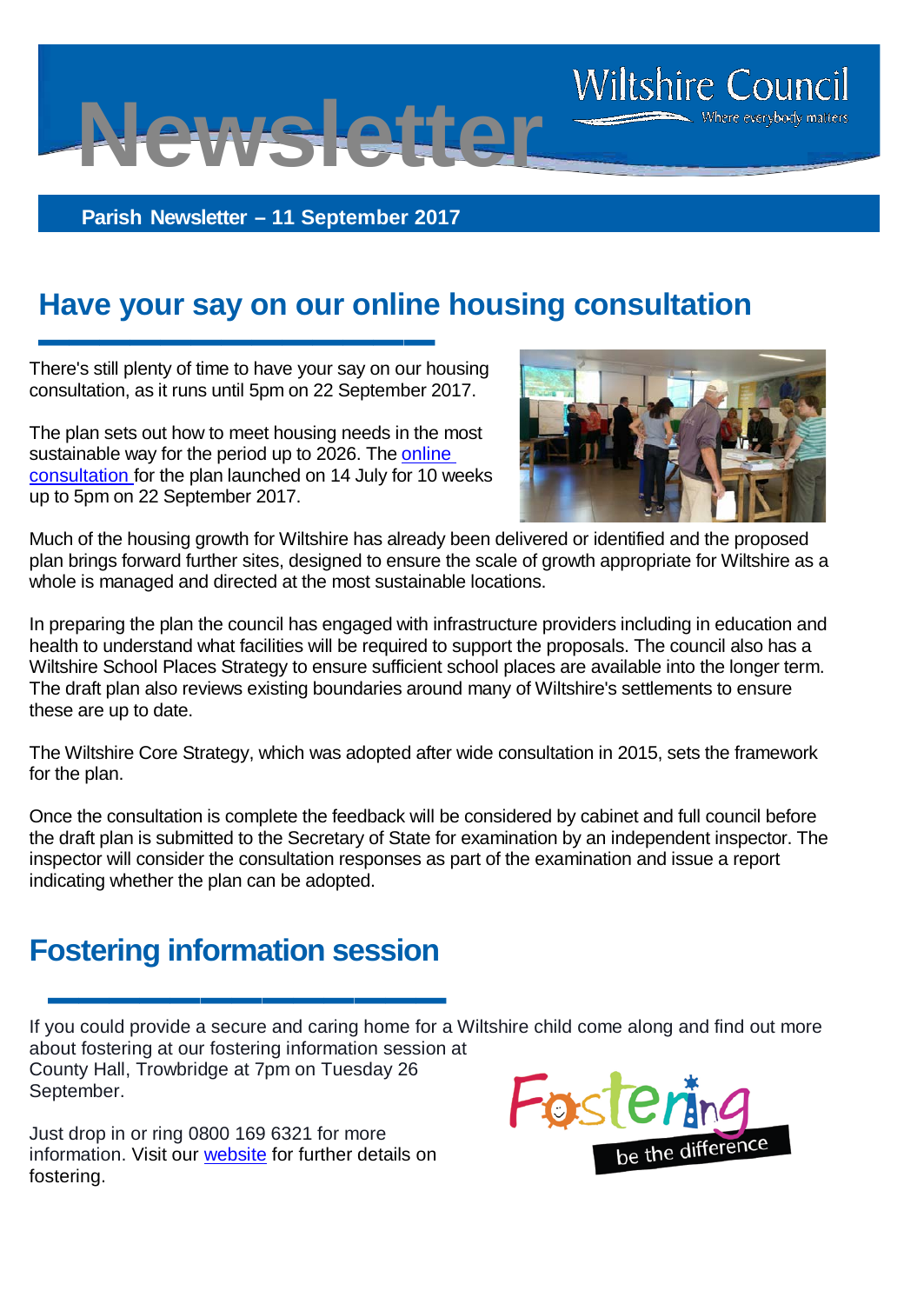# **Wheelie good news - Melksham skatepark is now open**

**▬▬▬▬▬▬▬▬▬▬▬▬▬** Work to provide a brand new skatepark for the Melksham community has been completed and is now available for the local community to use.

Work on the new skatepark got underway in April to replace the former skatepark at King George V playing fields. The work has been carried out by Canvas Spaces.



The new skatepark has been provided as part of Wiltshire Council's campus programme in Melksham. The durable and modern skatepark will mean skaters no longer have to travel to other parts of Wiltshire or further afield in order to access a quality facility. It has been designed to cater for younger skaters and beginners through to more advanced skaters, offering a challenging environment, for all levels.

The investment of almost £10m so far in Melksham includes the recently opened Oakfields a state of the art football and rugby facility at Woolmore Farm, an improved Market Place which is currently being re-developed, and a new cricket pavilion, which will be shared with the tennis club. Plans are also being developed for the provision of a new health and wellbeing centre on the Melksham House site, which will provide a range of services including leisure, a library and a new GP surgery.

# **Nearly 90,000 of you have responded to our Household Enquiry Forms within a fortnight**

**▬▬▬▬▬▬▬▬▬▬▬▬▬** The election canvass started on Friday 4 August, with 213,000 Household Enquiry Forms being delivered to each residential property in Wiltshire.

Within a fortnight, 40% of households have responded and nearly 60% of those returns were made online or by text or telephone.



Online and telephone returns provide a real opportunity to save the council money. Responding through the automated system is straightforward and each form has its own security code and instructions on how to complete the online or telephone response. Each year more and more people make use of the automated systems for the first time, have a go yourself and see what you think.

#### **What do I do if the information on the form is correct?**

To confirm your details, all you have to do is go to the [response website](https://www.householdresponse.com/) and select Wiltshire Council, or text 80212 and use the security codes printed at the top of the form. This is the quickest and easier way to confirm your information on the form is correct. You can also return the signed form by post.

#### **What do I do if my details are wrong?**

Go online at [household response](https://www.registerbyinternet.com/) and select Wiltshire Council. You can update the details of eligible voters at your address by using the security codes provided at the top of your household enquiry form to make changes. Alternatively, you can amend the form and return it in the prepaid envelope provided.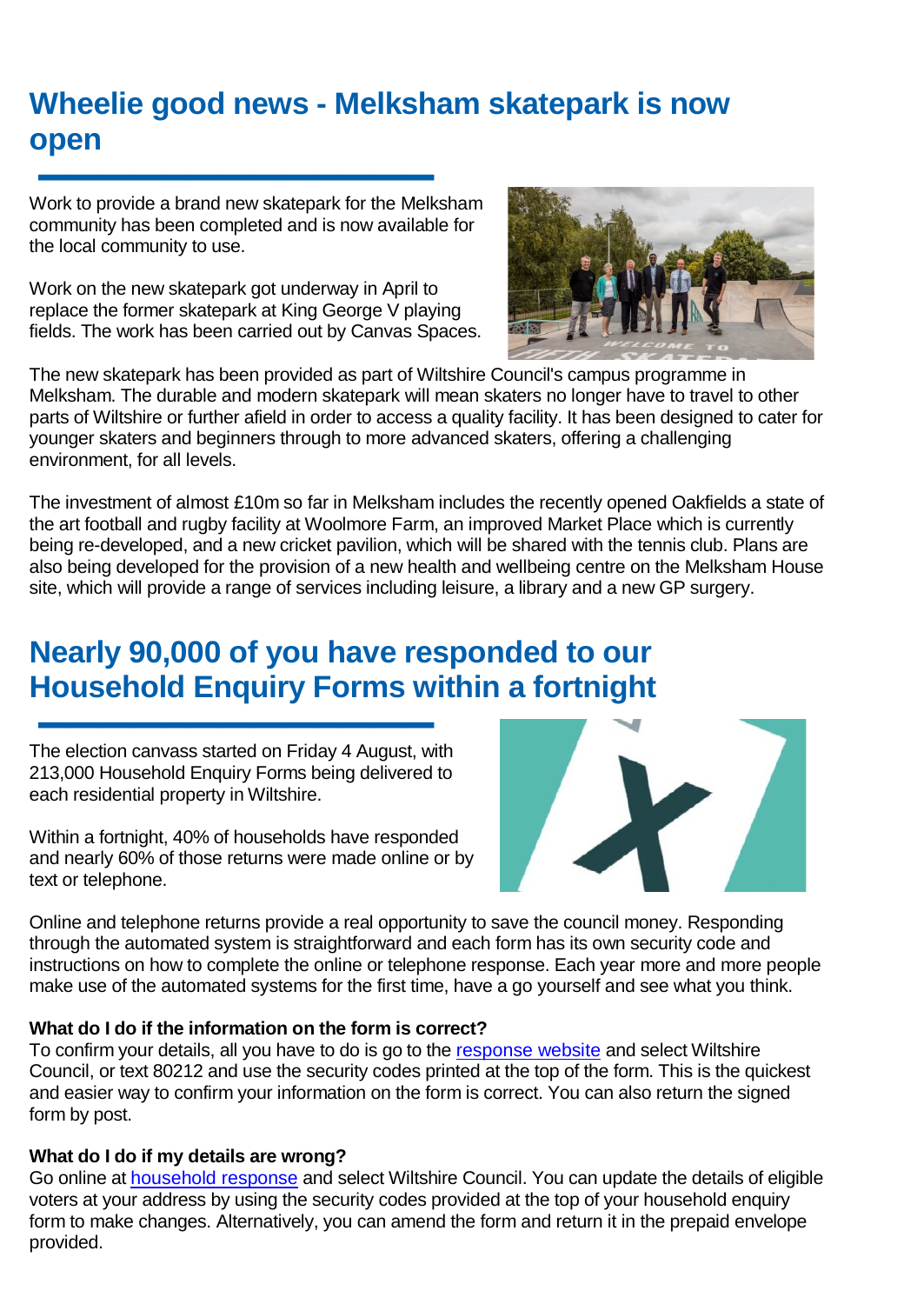If you have added anyone to the form, they will still need to register to vote individually - [find out how.](http://www.wiltshire.gov.uk/elections-register-to-vote) You will need to provide their date of birth and national insurance number to complete their registration.

## **Have your say on new mobile library timetables**

**▬▬▬▬▬▬▬▬▬▬▬▬▬** Every two years, we review our public mobile library stops to ensure the service is operating efficiently and we're reaching the communities where it is most needed.

To help us improve our mobile library service, we're asking customers in the communities where the mobile library currently stops to comment on the proposed new timetables, which will be effective from February 2018.



The survey is now open and runs until Saturday 4 November, and will enable you to have your say on the new routes. To see the mobile library route review documents and feedback forms, and the current north and south mobile library routes, see our [mobile libraries page.](http://services.wiltshire.gov.uk/MobileLibrary/)

## **Have your say on the challenges ahead**

**▬▬▬▬▬▬▬▬▬▬▬▬▬** We're hosting a series of interactive meetings to discuss the challenges the council is facing and the impact these could have on our communities.

The council currently spends £900 million each year on more than 300 services and has recently agreed a plan to deliver an ambitious programme of work over the next 10 years.

The council's vision is to create strong communities, prioritising growing the economy, protecting those who are most vulnerable, and working with partners in an innovative and effective way. Changing demographics and the continuing reduction in funding from central government mean we have to continue to find substantial savings and work even more closely with local communities to encourage and support them to do more for themselves.

The council's cabinet members will attend the meetings to discuss the challenges and invite and listen to your views and suggestions on how these can be best managed.

The first meeting was held in Salisbury on 5 September, and was well attended by local people, who aired their views on the challenges ahead in an interactive session.

We hope you are able to attend one of the meetings below, and it would be helpful if you could please confirm your attendance by emailing: [events@wiltshire.gov.uk.](mailto:events@wiltshire.gov.uk)

| <b>Date</b>                          | Location | Venue              | Time |                                             |
|--------------------------------------|----------|--------------------|------|---------------------------------------------|
| 14 September Chippenham Monkton Park |          |                    |      | 5.30pm Refreshments available               |
| 25 September Trowbridge              |          | <b>County Hall</b> |      | 5.30pm Refreshments available               |
| 26 September Devizes                 |          |                    |      | Corn Exchange 5.30pm Refreshments available |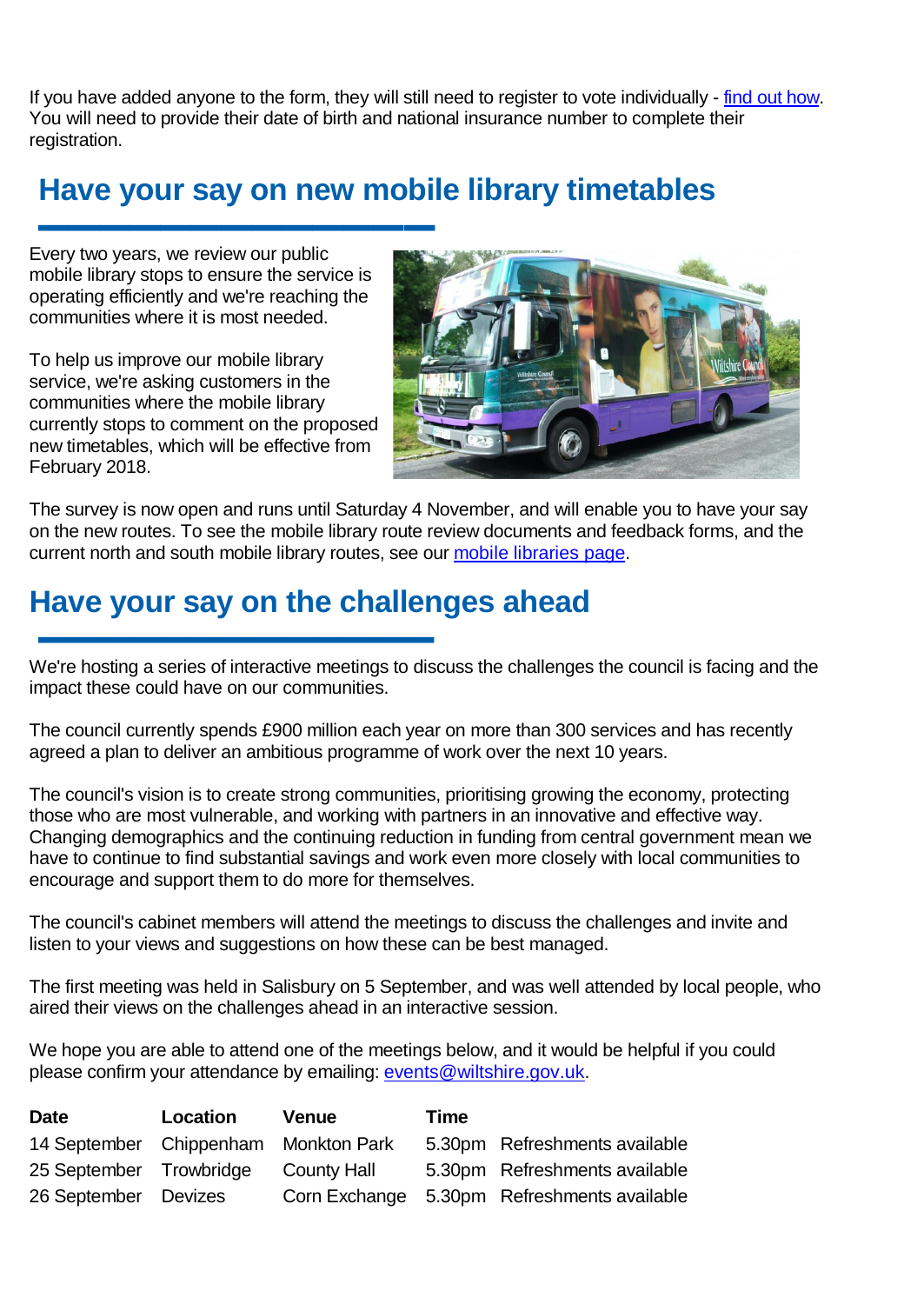# **Advice for sheep keepers**

**▬▬▬▬▬▬▬▬▬▬▬▬▬** Following multiple calls, animal health inspectors would like to remind sheep keepers of their duty of care, especially with regards to lameness.

It is appreciated that the majority of farmers are compliant and are doing all they can to manage lameness issues in their flock, however the number of calls regarding lame sheep in the county have increased.



Lame sheep are in pain and if the lameness is not treated then the sheep is in pain or suffering unnecessarily, which is an offence under the Animal Welfare Act 2006. It is a legal requirement that sheep found lame must be treated promptly and appropriately. If they do not respond to treatment then veterinary advice must be obtained as soon as possible.

The Code of Recommendations for the Welfare of Livestock: Sheep state that "If a chronically lame sheep does not respond to remedial treatment, it should be culled and not left to suffer. As such animals cannot be transported in a way which avoids further suffering; they should be slaughtered on the farm."

Anyone responsible for a farmed animal must not attend to that animal(s) unless they are acquainted with the relevant code of practice. The code of recommendations for sheep can be found on the [Government website.](https://www.gov.uk/government/uploads/system/uploads/attachment_data/file/69365/pb5162-sheep-041028.pdf)

If anyone has any concerns for sheep or other livestock, they should ring our animal health team on 0300 456 0100.

## **Council proposes parking increase to help safeguard rural bus services**

**▬▬▬▬▬▬▬▬▬▬▬▬▬** Local people are being asked to have their say on the options to review car parking charges in Wiltshire to help safeguard rural bus services.

A review of parking arrangements in 2014 introduced individual car park charging based upon usage, which saw an overall reduction in charges and meant that the council's car parking service has remained relatively unchanged since 2011.

However, cost pressures on many council services has resulted in a need to consider a review of current parking charges to ensure that vital services can continue.

The proposals, which will be considered at cabinet on 12 September, also contain investment in a number of technological and operational improvements to improve customer service. These include parking bay sensors, automatic number plate recognition for residents' parking zones, static cameras outside schools and body worn cameras.

The consultation provides an opportunity for people to feedback their views on the options. Any surplus revenue generated from car parking is used to help fund essential local bus services. Following the cabinet meeting on 12 September the consultation will begin later in the month and will last for eight weeks. Please check back on the [Wiltshire Council website](http://www.wiltshire.gov.uk/) for further details, a link will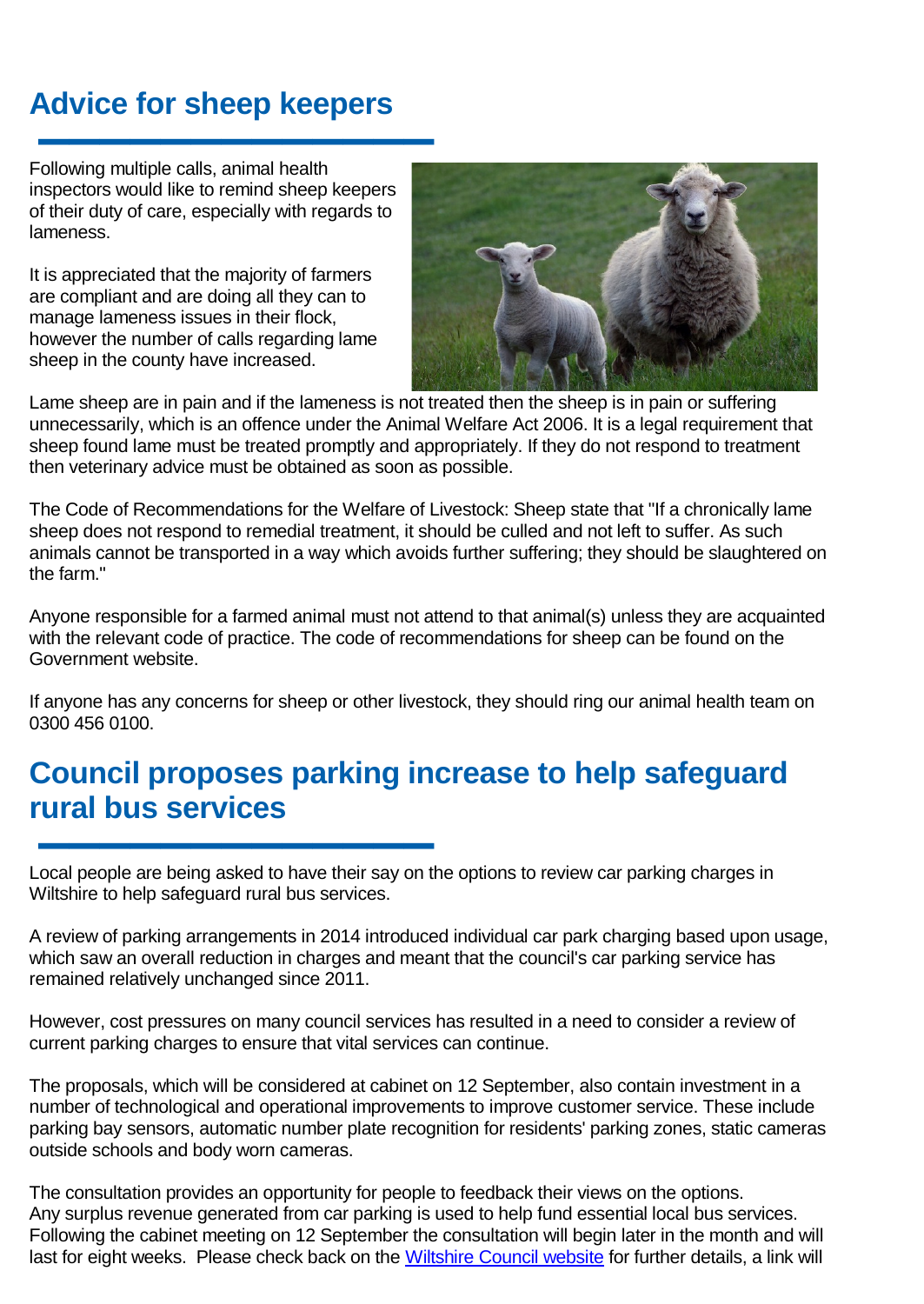also be included in a future issue of the Parish Newsletter.

## **Sessions to discuss Devizes Wharf site**

**▬▬▬▬▬▬▬▬▬▬▬▬▬** People are being invited to a series of events to talk about the future of Devizes Wharf and the possible development opportunities.

Following detailed assessment of the site, and as part of ongoing work, we are keen to get local feedback on options for the site.

A series of drop in events are taking place from next week on the following dates, and all are welcome to attend:

- 12 September 9am to 4pm Wharf Theatre
- 14 September 9am to 3pm Devizes Market
- 18 September 5pm to 6:30pm Prior to the Devizes Area Board at the Devizes Community Hub

As a key site in the local area, we are keen for any possible development plan to be clear and managed carefully ensuring it is aligned to the local planning policies including the Wiltshire Local Plan (Core Strategy) and the Devizes Neighbourhood Plan.

## **Couple celebrate 40 years of fostering at special event**

**▬▬▬▬▬▬▬▬▬▬▬▬** A couple who have provided a loving home for foster children for more than 40 years were given a special thank you by friends and family at a celebration event this week (6 September).

Val and Derek Wilson from Bratton had four children of their own but when their youngest was a toddler they decided they could continue to offer a loving home to benefit other children.



Initially they fostered for the Church of England and then a few years later saw an advert for Wiltshire Council and joined the fostering service in April 1975. A baby was placed with them, and she remained with them until she was an adult and ready to leave home.

Over the next 30 years, they cared for three groups of siblings, each on a long-term basis, one after the other, who also remained with them from the time they arrived until they were ready to leave home as adults. They went on to adopt four of the children who were placed with them. All of the children remain part of their huge and expanding family.

For the past few years they have switched to short-term fostering and have cared for many children, helping them to return to their parents, to long-term foster carers or to be adopted.

Val and Derek said: We're so proud of all our children. We feel we've raised four families of children our own and three foster families. However it wouldn't have been possible to do this without the support of our family and we're extremely grateful for that."

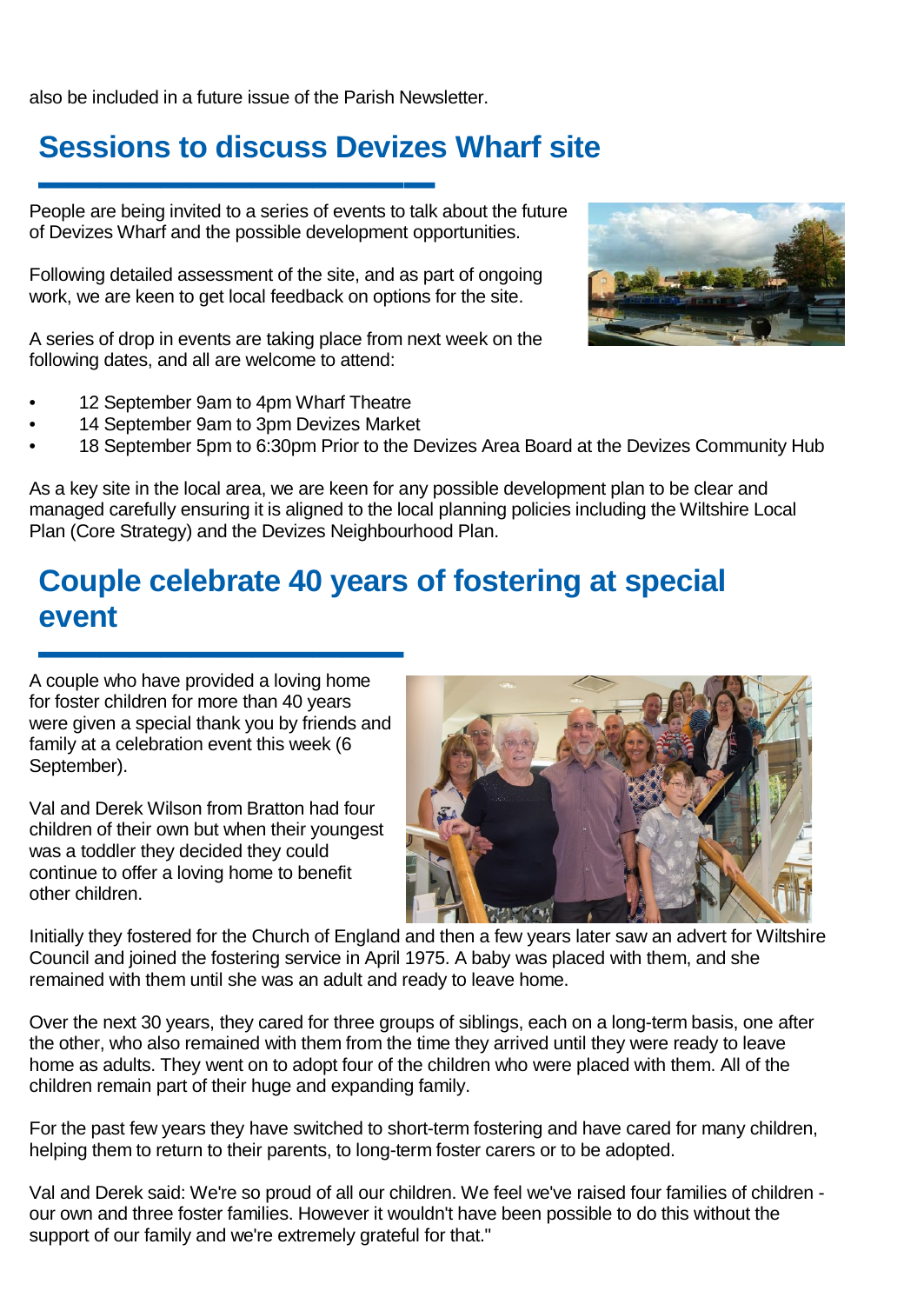The celebration event, to recognise the commitment and love Val and Derek have given many children over the years, was held at the foster carers support group at the Wiltshire and Swindon History Centre in Chippenham on Wednesday.

People wishing to foster can come from many backgrounds. Anyone who thinks they can make a difference to a child's life and have the time to care, can find out more about fostering at one of our information evenings. The next meeting will take place on 26 September at County Hall Trowbridge from 7pm. Visit our **website** for further details on fostering.

## **Get your electric blanket tested free of charge**

**▬▬▬▬▬▬▬▬▬▬▬▬** Thousands of fires in the home every year could have been easily prevented. Have you booked your free test?

Wiltshire Council Consumer Protection will test your blanket free of charge. We will also be on hand to offer advice and support on matters that may be concerning you.

The events are being held at the following venues and will be by appointment only:

- County Hall, Trowbridge Monday 13 November 9.30am 11.30am
- Nadder Centre, Tisbury Monday 13 November 2pm 4pm
- City Hall, Salisbury Tuesday 14 November 10am 12noon and 1.30pm 3.30pm

To book an appointment, please contact us using the details below.

Tel: 01225 713652 Email: [tradingstandards@wiltshire.gov.uk](mailto:tradingstandards@wiltshire.gov.uk)

# **What's on**



If you would like to promote an event in your area to staff and the wider public why not use the [events](http://events.wiltshire.gov.uk/) [calendaro](http://events.wiltshire.gov.uk/)n our website. You can find the link to the calendar on the home page under "What's on".

Check what else is on at Wiltshire Music Centre in Bradford on Avon: [www.wiltshiremusic.org.uk](http://www.wiltshiremusic.org.uk/) and City Hall in Salisbury: [www.cityhallsalisbury.co.uk](http://www.cityhallsalisbury.co.uk/)

# **Quick links**

**▬▬▬▬▬▬▬▬▬▬▬▬▬**

Area Board information- [www.wiltshire.gov.uk/communityandliving/areaboards.htm](http://www.wiltshire.gov.uk/communityandliving/areaboards.htm) All the latest news releases[-www.wiltshire.gov.uk/latestnews.htm](http://www.wiltshire.gov.uk/latestnews.htm) A blog for the heritage community of Wiltshire- [https://heritageinwiltshire.wordpress.com](https://heritageinwiltshire.wordpress.com/)